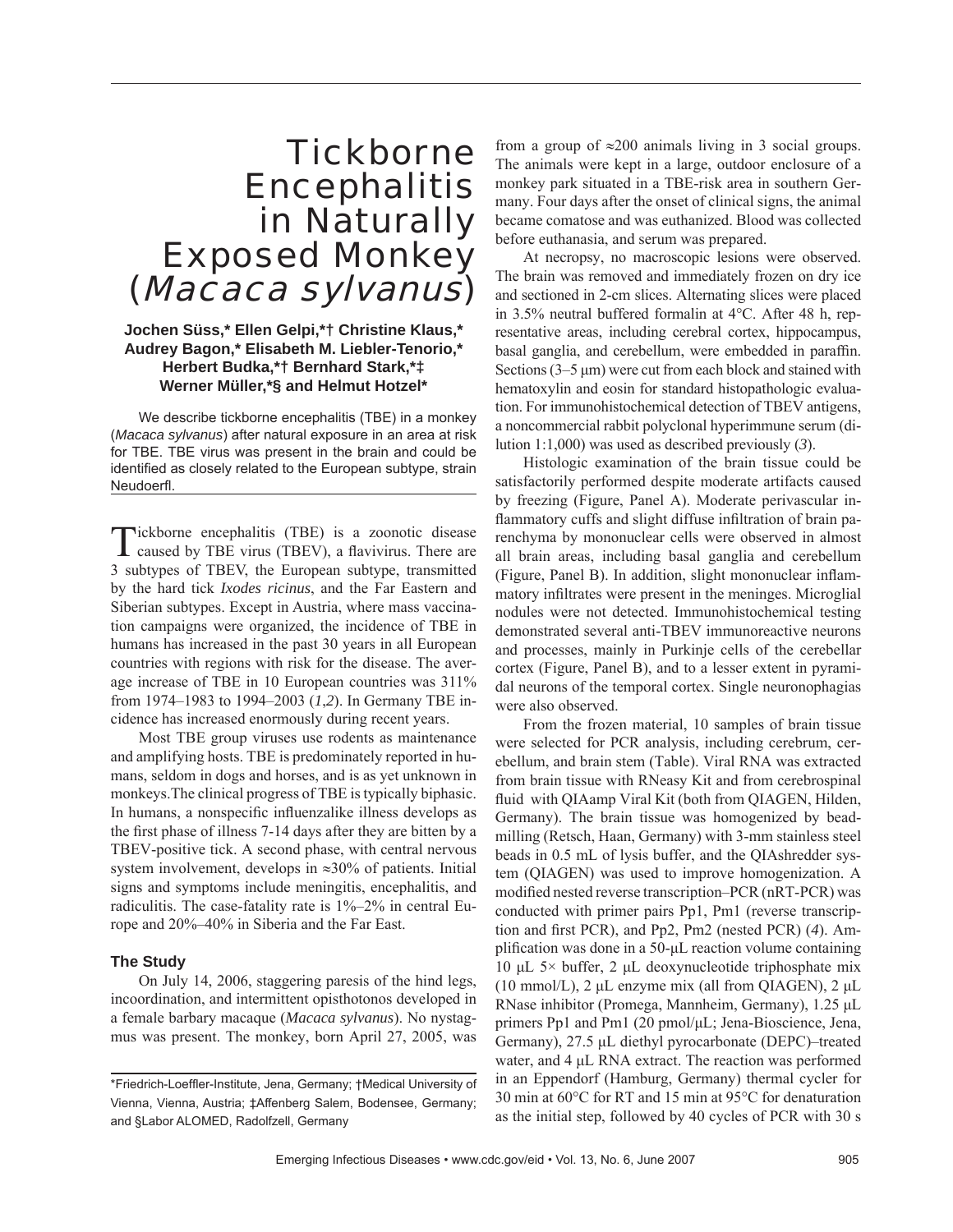### **DISPATCHES**



Figure. A) Moderate perivascular inflammatory infiltrates and slight diffuse infiltration of brain parenchyma by mononuclear cells in basal ganglia (hematoxylin and eosin stain, bar = 110 μm). B) Immunohistochemical findings for tickborne encephalitis virus (TBEV): strong immunolabeling of cerebellar Purkinje cell perikaryon and apical dendrites (anti-TBEV, bar  $= 60 \mu m$ ).

at 94°C, 30 s at 66°C, and 1 min at 72°C. Final extension was 10 min at 72°C.

The second amplification reaction was carried out with 4 μL of amplification product in a 50-μL reaction (25 μL *Taq* PCR Master Mix [QIAGEN], 1.25 μL of each primer Pp2 and Pm2 [20 pmol/μL], and 18.5 μL DEPC-treated water). After a denaturation step of 2 min at 95°C, 30 cycles of 30 s at 94°C and 30 s at 65°C were performed, followed by 10 min at 72°C.

PCR products (178 bp) were visualized under UV light after electrophoresis on 1.5% agarose gel and ethidium bromide staining. Bands were cut out, and DNA was extracted by using the QIAquick Gel Extraction Kit (QIA-GEN). DNA sequencing was conducted by cycle sequencing, using the BigDye Terminator Cycle Sequencing Kit (Applied Biosystems, Darmstadt, Germany) according to the manufacturer's instructions. Amplification primers Pp2 and Pm2 were also used as sequencing primers. Nucleotide sequences were determined on an ABI Prism 310 Genetic Analyzer (Applied Biosystems).

Six of the10 brain samples were positive and CSF was negative for TBEV by nRT-PCR (Table). The sequences of these 6 PCR products (178 bp) differed by only 1 nt from that of strain Neudoerfl, the prototype strain of the European virus subtype.

The serum was tested for whole specific TBE antibodies (immunoglobulin [Ig] G and IgM) by ELISA (*5*). Solidphase bound antigen and antigen conjugate were from a commercially available test kit (Immunozym FSME, Progen, Heidelberg, Germany). As standards, negative and positive test serum samples were used, and the following limit values were defined:  $\leq$ 5 U/L, negative; 5–7 U/L, border line; 9–14 U/L, weakly positive; >14 U/L, positive; and >50 U/L, strongly positive. The serum of the macaque described in this paper was positive for specific TBE antibodies (24 U/L)

#### **Conclusions**

Experimental infections of macaques with TBEV and related flaviviruses (Kyasanur Forest disease virus, Powassan virus) have been reported (*6*–*8*), but natural infections with TBE virus have not been reported previously. In our case, clinical signs, neuropathologic findings, and immunohistochemical detection of TBEV antigen in neurons and of TBEV by nRT-PCR indicate that the macaque succumbed to natural TBEV infection. Although the classical multi-

| brain      |                     |                          |                          |
|------------|---------------------|--------------------------|--------------------------|
| Sample no. | Specimen            | TBEV results by nRT-PCR* | TBEV strain (sequencing) |
| 06F0927    |                     |                          |                          |
| T653       | Cerebellum          | $\ddot{}$                | Neudoerfl <sup>+</sup>   |
| T654       | Cerebellum          |                          |                          |
| T655       | Neocortex           | $\ddot{}$                | Neudoerfl <sup>+</sup>   |
| T656       | Neocortex           |                          |                          |
| T659       | Neocortex           | $\ddot{}$                | Neudoerfl <sup>+</sup>   |
| T660       | Neocortex           |                          |                          |
| T657       | Brain stem          | $\ddot{}$                | Neudoerfl <sup>+</sup>   |
| T658       | Brain stem          |                          |                          |
| T661       | Brain stem          | $\ddot{}$                | Neudoerfl                |
| T662       | Brain stem          | $\ddot{}$                | Neudoerfl <sup>+</sup>   |
| 06F0926    |                     |                          |                          |
| T663       | Cerebrospinal fluid |                          |                          |
| Total      |                     | 6/11                     |                          |

Table. Results of nested reverse transcription–PCR (nRT-PCR) analysis of the tickborne encephalitis virus (TBEV)–infected macaque

\*+, virus detected; –, no virus detected.

†Differs by 1 nt from strain Neudoerfl, the prototype strain of the European virus subtype.